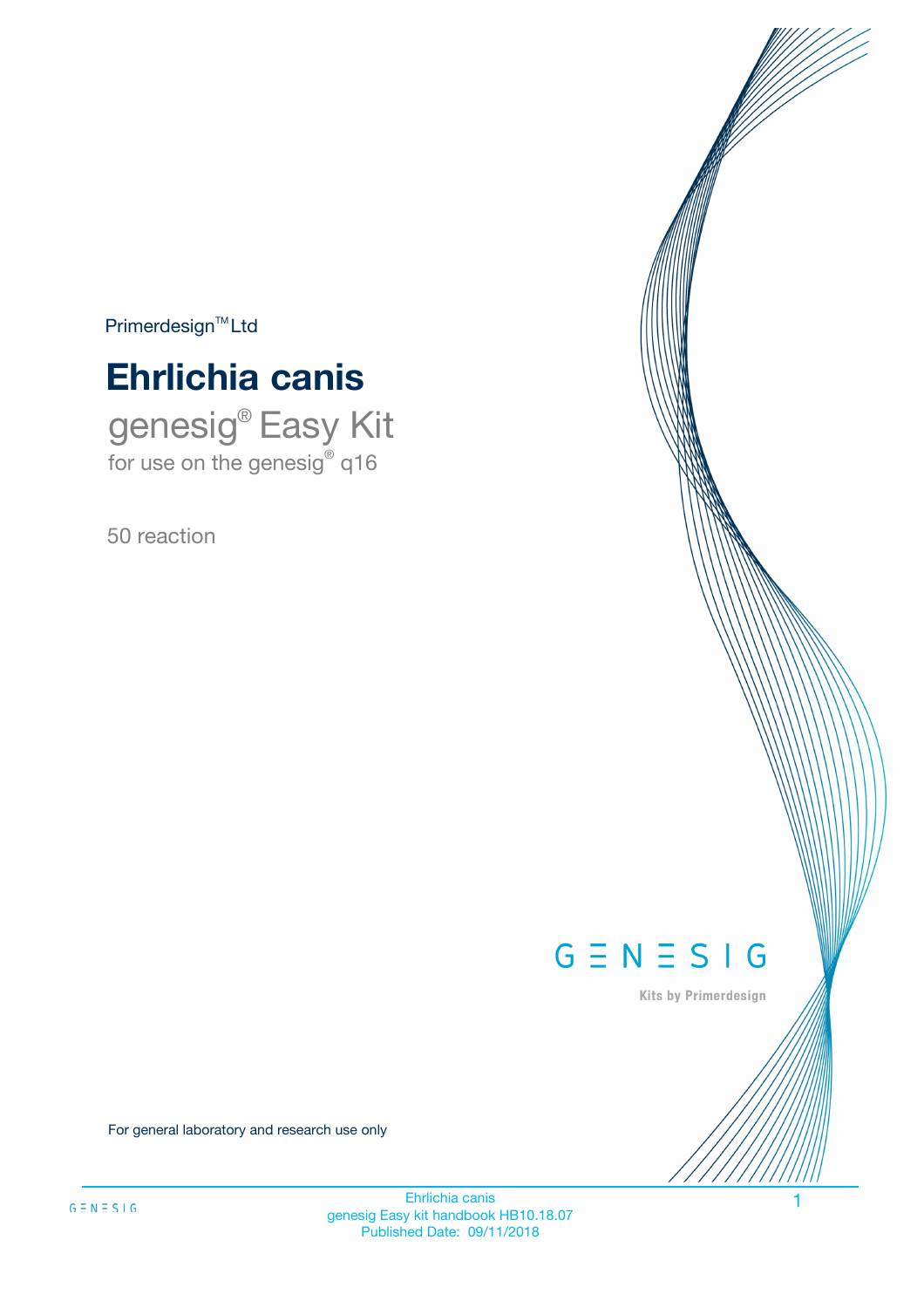# genesig® Easy: at a glance guide

#### **For each DNA test**

| Component            | <b>Volume</b> | Lab-in-a-box pipette |  |
|----------------------|---------------|----------------------|--|
| E.canis reaction mix | 10 µl         |                      |  |
| Your DNA sample      | 10 µl         |                      |  |

#### **For each positive control**

| Component                 | Volume          | Lab-in-a-box pipette |  |
|---------------------------|-----------------|----------------------|--|
| E.canis reaction mix      | 10 <sub>µ</sub> |                      |  |
| Positive control template | $10 \mu$        |                      |  |

#### **For each negative control**

| Component            | Volume          | Lab-in-a-box pipette |  |
|----------------------|-----------------|----------------------|--|
| E.canis reaction mix | 10 <sub>µ</sub> |                      |  |
| <b>Water</b>         | 10 <sub>µ</sub> |                      |  |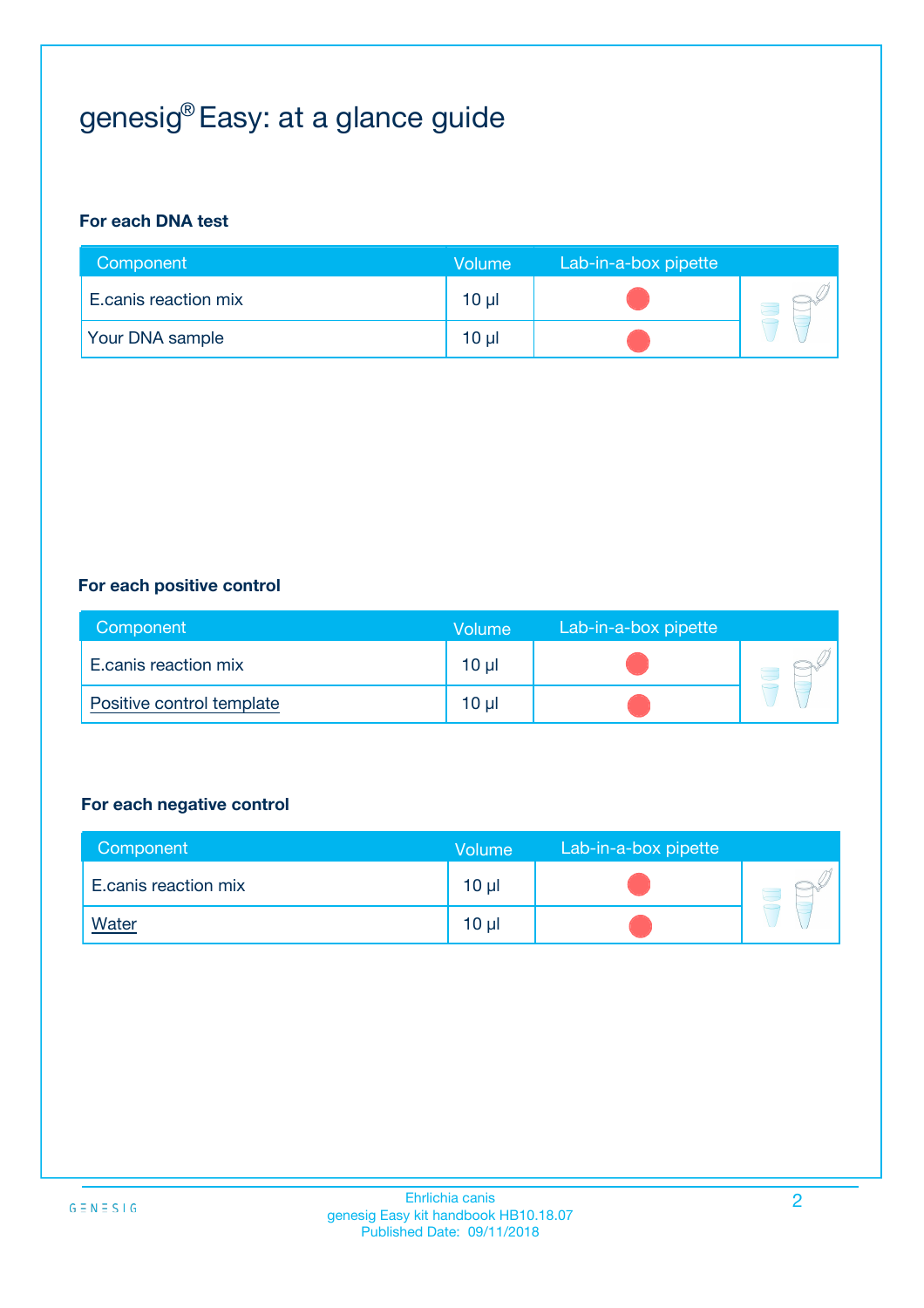# Kit Contents



## Reagents and equipment to be supplied by the user

#### **genesig® q16 instrument**

#### **genesig® Easy Extraction Kit**

This kit is designed to work well with all processes that yield high quality RNA and DNA but the genesig Easy extraction method is recommended for ease of use.

#### **genesig® Lab-In-A-Box**

The genesig Lab-In-A-Box contains all of the pipettes, tips and racks that you will need to use a genesig Easy kit. Alternatively if you already have these components and equipment these can be used instead.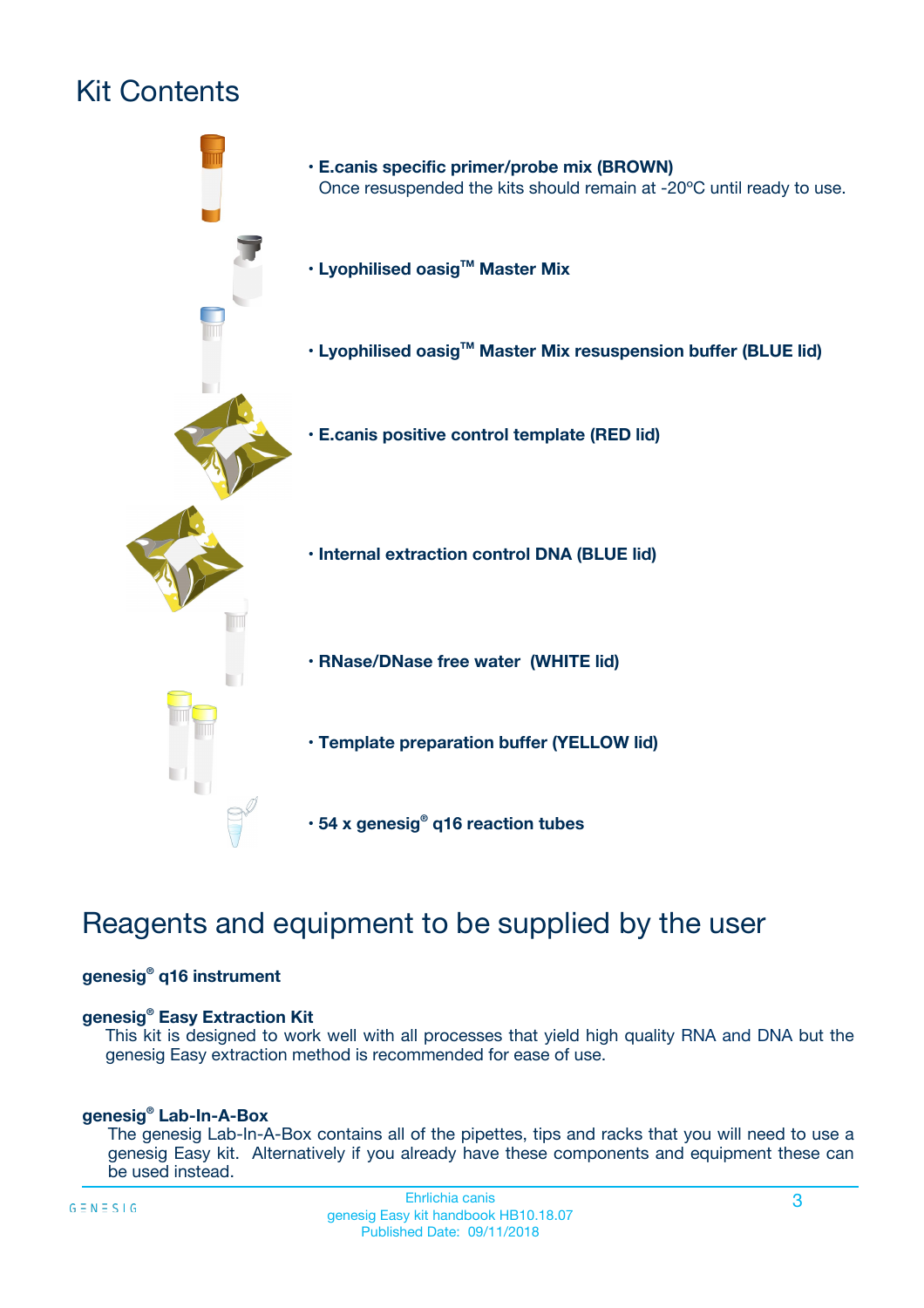## Step-by-step guide

### 1. Create your reaction mix



Use the blue pipette to transfer 500µl**\*** of the oasig Master Mix resuspension buffer into the tube of lyophilised oasig Master Mix and mix well by gently swirling. Then transfer all of that master mix into the brown tube labelled E.canis primers/probe.

**\***Transfering 525µl of the oasig Master Mix resuspension buffer to your oasig Master Mix (instead of the 500µl recommended above) will enable you to take full advantage of the 50 reactions by accounting for volume losses during pipetting. In order to do so with the genesig Easy fixed volume pipettes use 1x blue, 2x red and 1x grey pipettes to make the total volume. Please be assured that this will not adversely affect the efficiency of the test.

Cap and shake tube to mix. A thorough shake is essential to ensure that all components are resuspended. **Failure to mix well can produce poor kit performance.**

Leave to stand for 5 minutes. Now your reaction mix is ready to use.

Store the reaction mix in the freezer from hereon.

#### Top tip

- Ensure that the reaction mix is mixed thoroughly before each use by shaking.
- **•** Once resuspended do not expose genesig Easy kit to temperatures above -20°C for longer than 30 minutes at a time.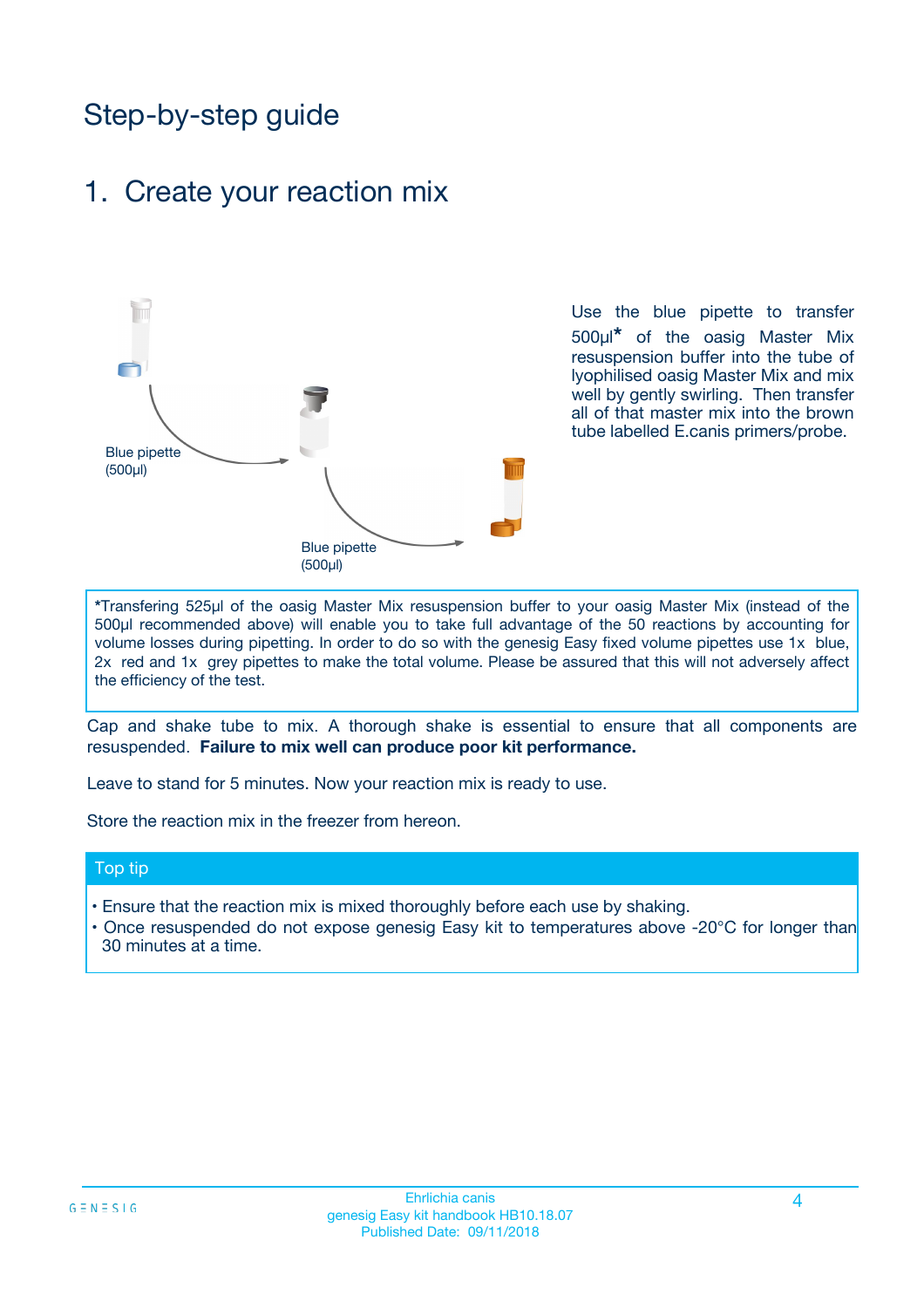# 2. Internal extraction control



Use the blue pipette to transfer 1000µl (2 x 500µl) of template preparation buffer into the Internal Extraction Control DNA tube. Cap and shake tube to mix.

Your kit contains Internal Extraction Control DNA. This is added to your biological sample at the beginning of the DNA extraction process. It is extracted along with the DNA from your target of interest. The q16 will detect the presence of this Internal Extraction Control DNA at the same time as your target. This is the ideal way to show that your DNA extraction process has been successful.

#### **If you are using an alternative extraction kit:**

Use the red pipette to transfer 10µl of Internal Extraction Control DNA to your sample **after** the lysis buffer has been added then follow the rest of the extraction protocol.

#### **If you are using samples that have already been extracted:**

Use the grey pipette to transfer 5µl of Internal Extraction Control DNA to your extracted sample.

### 3. Add reaction mix to all reaction tubes



For every reaction to be run, use the red pipette to add 10µl of your E.canis reaction mix to every tube.

#### Top tip

- Always pipette the reaction mix directly into the bottom of the tube.
- You can label the tube lids to aid your reaction setup but avoid labelling tube sides.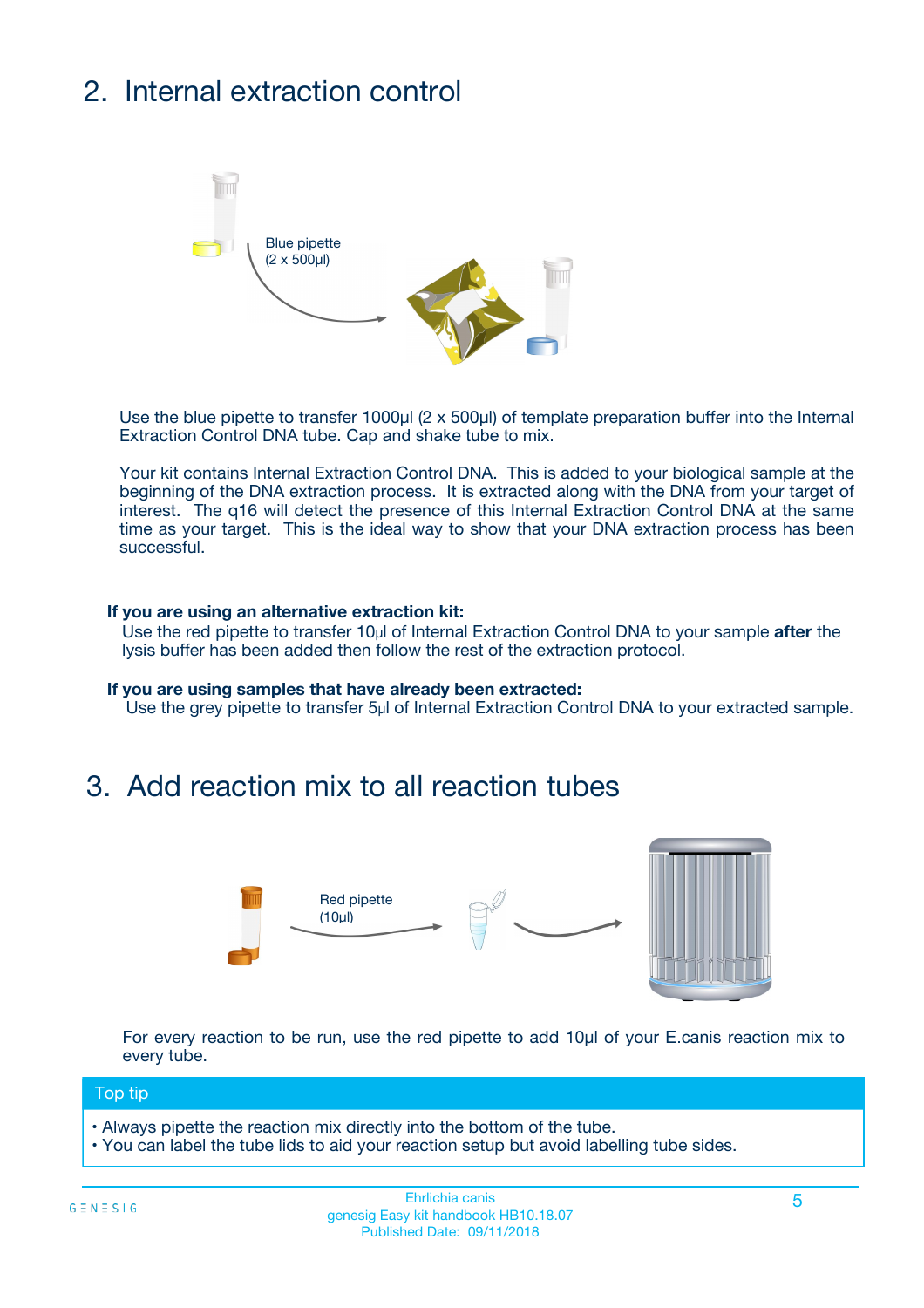## 4. Negative control



For each test you will require a negative control. Instead of DNA, water is used. This sample should typically prove negative thus proving that all of your positive samples really are positive.

To create a negative control reaction simply use the red pipette to add 10µl of the water to the required reaction tubes. Close these tubes after adding the water.

Because some genesig kit targets are common in the environment you may occasionally see a "late" signal in the negative control. The q16 software will take this into account accordingly.

#### Top tip

**•** Always add the water to the side of the tube to reduce the introduction of bubbles.

### 5. Set up a test



For each sample you wish to analyse, use the red pipette to add 10µl of your DNA sample to the required reaction tubes. Close these tubes after adding the sample. Always change pipette tips between samples.

#### Top tip

**•** Always add the DNA sample to the side of the tube to reduce the introduction of bubbles.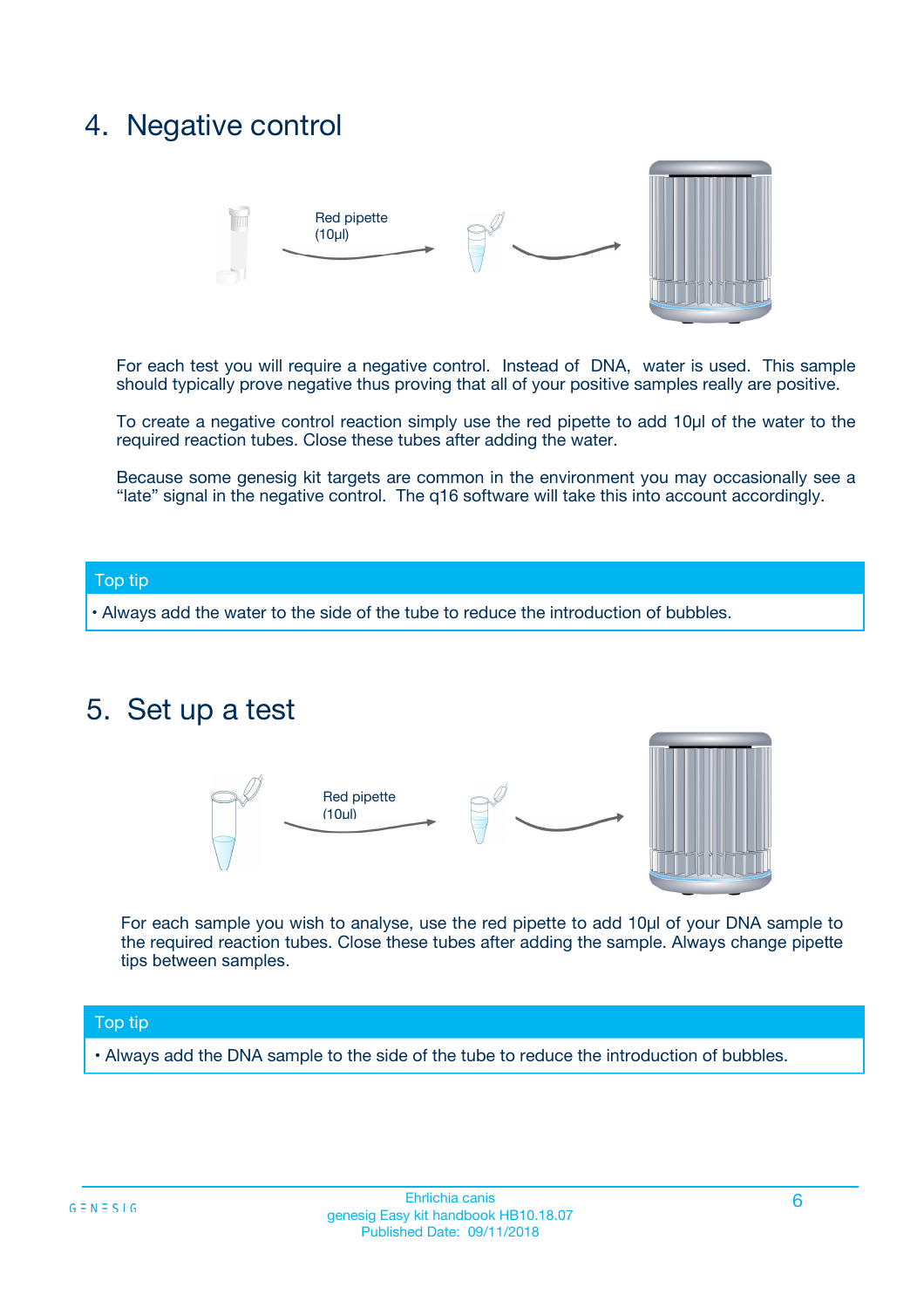## 6. Positive control



Use the blue pipette to transfer 1000µl (2 x 500µl) of template preparation buffer into the positive control template tube. Cap and shake tube to mix.

Each time you run a test you will require a positive control. This is a small portion of DNA from your target of interest. It serves two purposes:

1. It will always test positive so it shows that everything is working as it should be.

2. The q16 software knows how much DNA is present in the positive control. So it can automatically compare your sample of interest with the positive control to calculate the amount of target DNA in your sample.

To create a positive control reaction, simply use 10µl of the positive control instead of your DNA sample.



Take great care when setting up your positive control. The positive control template has the potential to give you a false positive signal in your other samples. Set positive controls up last after all other sample tubes are closed. Always change pipette tips between samples. You may even choose to set up positive controls in a separate room.

#### Top tip

**•** Always add the positive control to the side of the tube to reduce the introduction of bubbles.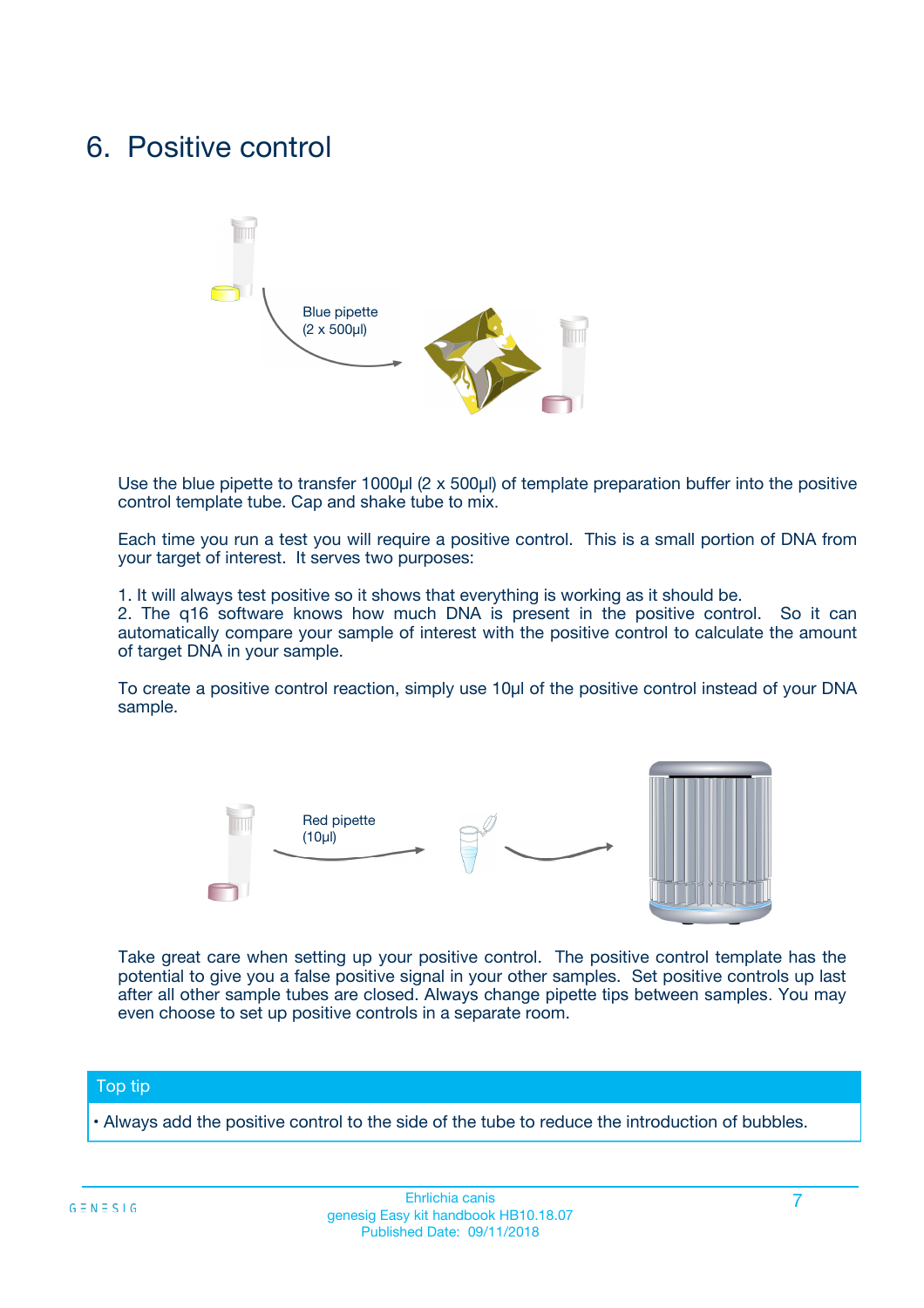# 7. Running the test

Place the tubes into the correct positions in your q16 as defined by the software, this may include positioning of empty tubes to ensure that the q16 lid is balanced. The run can then be started.

| qenesig q16 PCR software - 1.2                                               |                                   | $\Box$                                                                                          |
|------------------------------------------------------------------------------|-----------------------------------|-------------------------------------------------------------------------------------------------|
| $\vert \cdot \vert$<br>Unsaved (New Experiment 2<br><b>Open Experiments:</b> | <b>D</b> Open<br>R <sub>New</sub> | Save<br>Save As<br><b>C</b> Close<br><b>&amp; Configuration</b><br>$G \equiv N \equiv S \mid G$ |
| <b>Setup</b><br><b>Results</b><br>Stages:                                    |                                   |                                                                                                 |
| <b>Notes</b>                                                                 | <b>Samples</b>                    | <b>Tests</b>                                                                                    |
| <b>Name and Details</b>                                                      | Name<br>Color                     | Note<br>Color<br>Note<br>Name                                                                   |
| New Experiment 2017-10-26 11:06                                              | Sample 1                          | ÷<br>条<br>Test 1                                                                                |
| Kit type: genesig® Easy Target Detection kit                                 | Sample 2                          |                                                                                                 |
| Instrument Id.:                                                              | Sample 3                          | $\qquad \qquad \blacksquare$<br>$\qquad \qquad \blacksquare$                                    |
| <b>Run Completion Time:</b>                                                  | Sample 4                          |                                                                                                 |
| <b>Notes</b><br><b>A</b><br>$\overline{\mathbf v}$                           | Sample 5                          | ♦<br>4<br>÷<br>₩                                                                                |
| <b>Well Contents</b>                                                         |                                   | <b>Run</b>                                                                                      |
| Pos.<br>Test                                                                 | Sample                            | <b>Run Status</b>                                                                               |
| Test 1<br>$\blacktriangleleft$                                               | Negative Control                  | $\blacktriangle$                                                                                |
| $\overline{2}$<br>Test 1                                                     | <b>Positive Control</b>           |                                                                                                 |
| $\overline{\mathbf{3}}$<br>Test 1                                            | Sample 1                          | Show full log                                                                                   |
| Test 1<br>4                                                                  | Sample 2                          |                                                                                                 |
| 5<br>Test 1                                                                  | Sample 3                          | <b>Run Control</b>                                                                              |
| Test 1<br>6                                                                  | Sample 4                          |                                                                                                 |
| $\overline{7}$<br>Test 1                                                     | Sample 5                          |                                                                                                 |
| 8                                                                            |                                   | $\triangleright$ Start Run<br>Abort Run                                                         |
| <b>JOD FURTY TUDE TO BUILDED IN</b>                                          |                                   | $\overline{\mathbf{v}}$                                                                         |

#### Top tip

- Before loading tubes into the q16, check for bubbles! Flick the bottom of the tubes to remove any bubbles that may have formed during the test setup.
- Apply centrifugal force with a sharp wrist action to ensure all solution is at the bottom of the reaction tube.
- When repeating a test you can use a previous file as a template by clicking 'open' then selecting File name > Files of Type > Experiment file as template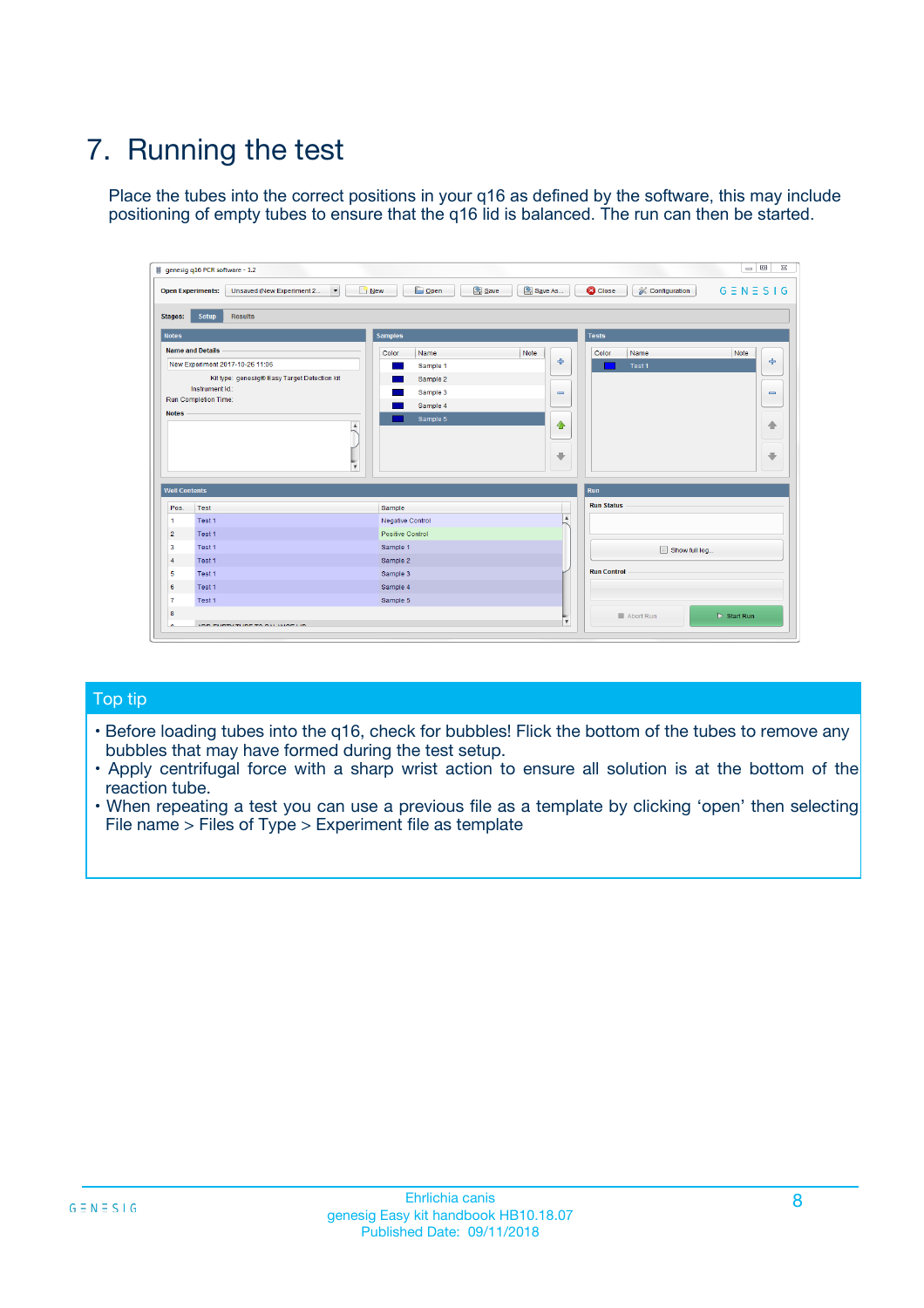## What do my results mean?

Analysis of your data is carried out automatically by the genesig q16. The following information is designed to help you fully understand a result or to troubleshoot:

### "Positive"

#### **Explanation**

Your sample has produced a positive result. Your target of interest is present and you can use the reported quantity.

"Negative"

#### **Explanation**

Your sample has produced a negative result. The target is not present in your sample.

### "Test contaminated"

#### **Explanation**

The Negative Control should be completely free of any DNA. If you see this error message it means that at some point during the setup, the Negative Control has been contaminated with DNA and has given a positive signal. This contamination has invalidated the test. The Positive Control and your test samples are both possible sources of contaminating DNA. The genesig q16 reaction tubes from previous runs will also contain very high amounts of DNA so it is important that these are carefully disposed of after the run is completed and NEVER OPENED. It may be the case that your kits have become contaminated which will lead to the same problem occurring repeatedly.

#### **Solutions**

1. Clean your working area using a commercial DNA remover solution to ensure the area is DNA free at the start of your run and re-run the test

2. If the problem persists then the kit has become contaminated and it will have to be discarded and replaced with a new kit. When you open the new kit, run a simple test to show that changing the kit has solved the problem. Prepare a test which includes only the Positive Control, the Negative Control and one 'mock sample'. For the 'mock sample' add water instead of any sample DNA. The result for the Negative Control and the mock sample should be negative indicating that contamination is no longer present.

#### **Preventive action**

An ideal lab set-up has a 'Clean area' where the test reagents are prepared and a 'sample area' where DNA samples and the Positive Control template are handled. The best workflow involves setting up all the test components (excluding the positive control template) in the clean area and then moving the tests to the sample area for sample and Positive Control addition. If this method is followed then the kit components are always kept away from possible sources of contamination. For extra security the Negative Control can be completely prepared and sealed in the clean area. All work areas should be decontaminated regularly with DNA remover.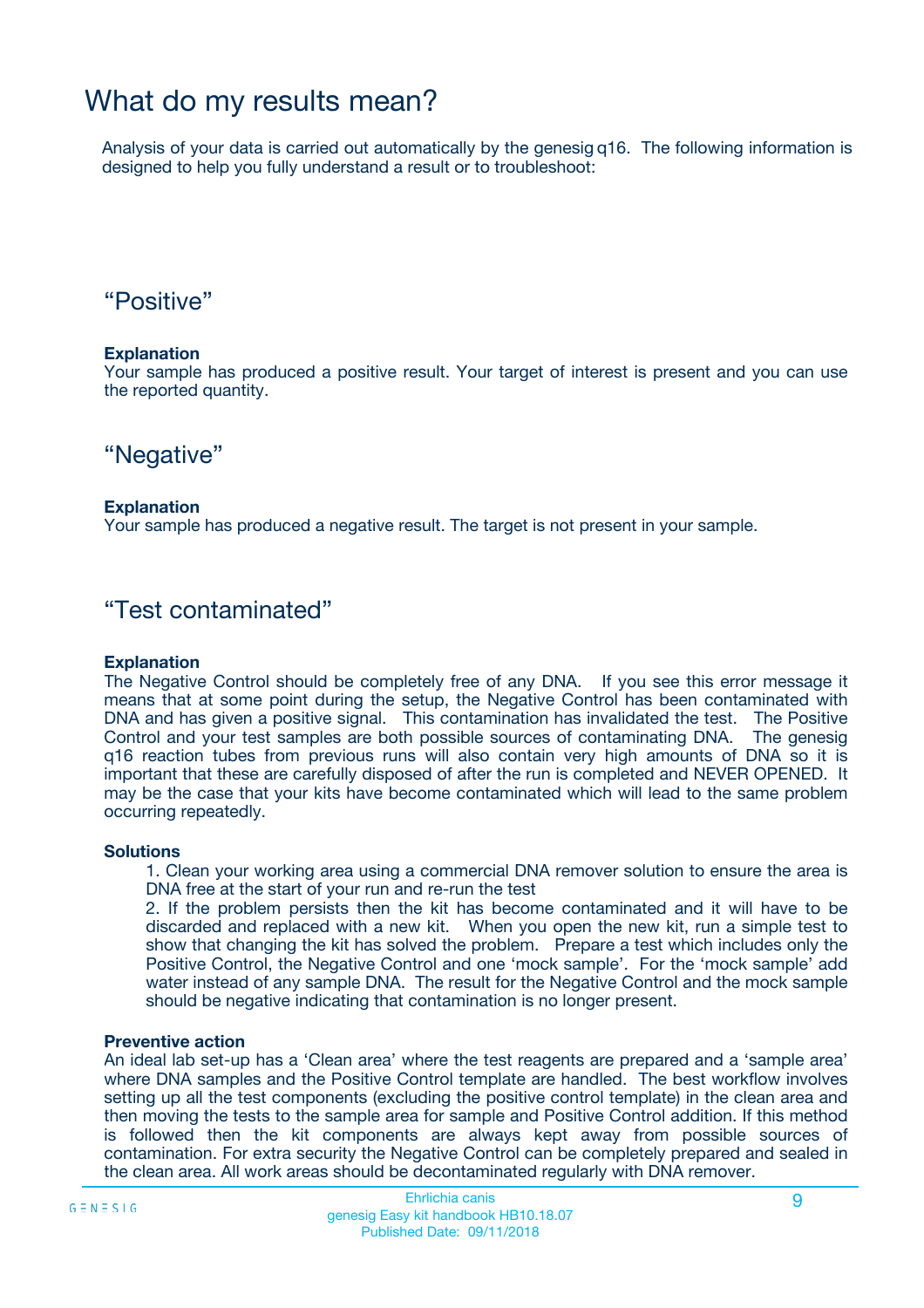### "Sample preparation failed"

#### **Explanation**

The test has failed because the quality of the sample was not high enough. The Internal Extraction Control component identifies whether the sample has been prepared correctly and is of suitable quality. This error message means that this quality control test has failed and the sample quality is not high enough for analysis.

#### **Solutions**

1. Check the sample preparation protocol for any user errors then repeat.

2. Poor quality samples can result from overloading the sample preparation protocol with too much starting material. Try reducing the amount of starting material then repeat.

3. Failing to add the Internal extraction Control DNA to your sample during the sample preparation protocol can also lead to a reported result of "sample preparation failed". Ensure that this step has not been overlooked or forgotten. If your samples are derived from an archive store or from a process separate from your genesig Easy extraction kit; you must add 5µl of Internal Extraction Control DNA into each 0.5ml of your sample to make it suitable for use on the q16.

### "Positive result, poor quality sample"

#### **Explanation**

The test is positive so if you are only interested in obtaining a 'present or absent' answer for your sample then your result is reliable. However, the test contains an Internal Extraction Control component that identifies if the sample is of high quality. This quality control test has failed and the sample is not therefore of high enough quality to accurately calculate the exact copy number of DNA present. If you require quantitative information for your sample then proceed with the solutions below.

#### **Solution**

For appropriate solutions, read the "Sample preparation failed" section of this handbook.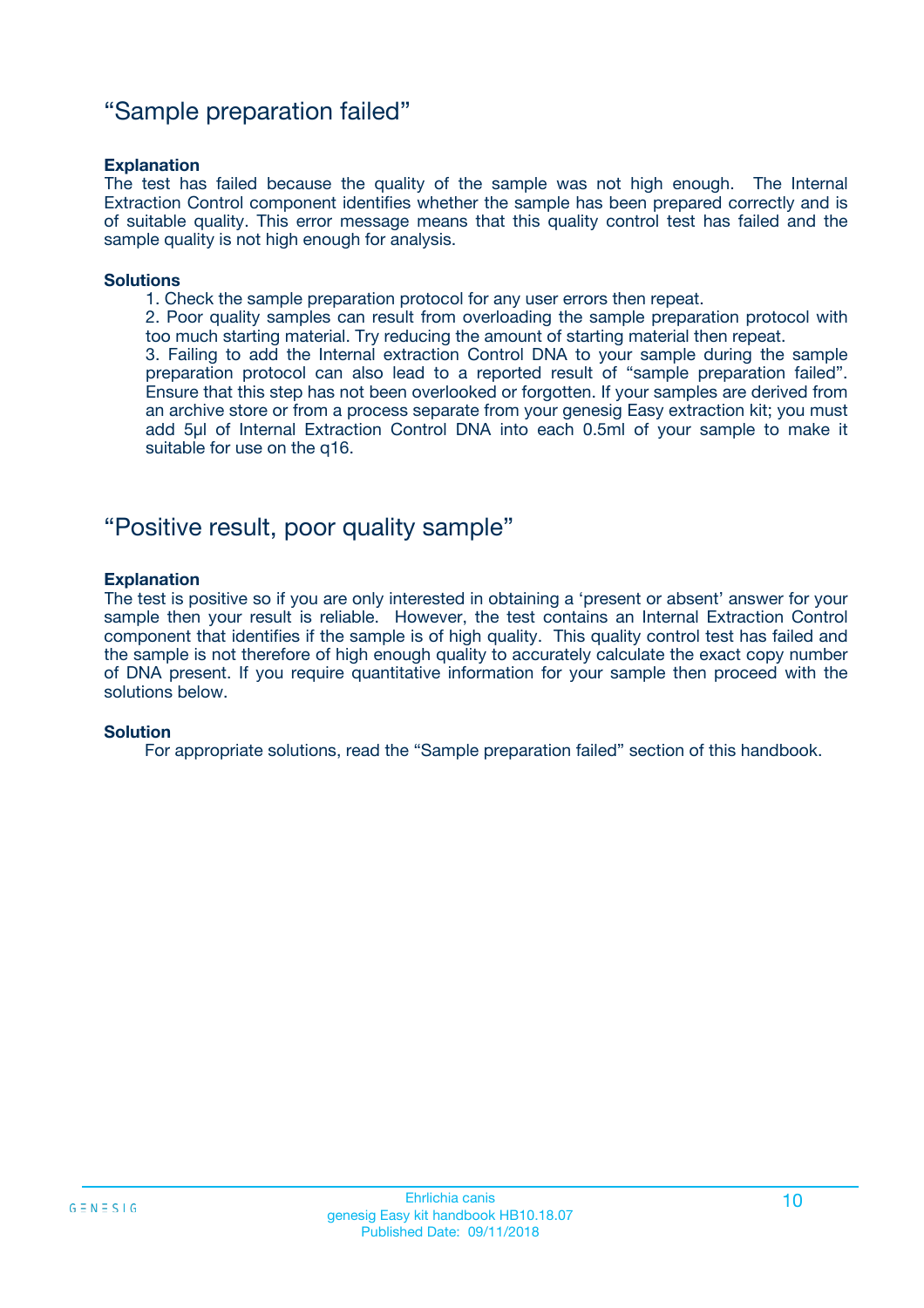### "Test failed"

#### **Explanation**

The test has failed because the Positive Control has not worked. The Positive Control is present to show that all aspects of the test are working correctly together. When this control test fails, the test as a whole is invalidated. This finding indicates that a problem has occurred in the reaction set-up part of the experiment and has nothing to do with sample preparation.

#### **Solutions**

- 1. Check the entire workflow and test set-up to look for any user errors, then repeat the test e.g. have the right colour pipettes and solutions been used with the correct tubes?
- 2. Ensure the positive and negative controls are inserted into the correct wells of your q16.

3. A component of the test may have 'gone off' due to handing errors, incorrect storage or exceeding the shelf life. When you open a new kit, run a simple test to show that changing the kit has solved the problem. Prepare a test which includes only the Positive Control, the Negative Control and one 'mock sample'. For the 'mock sample' add internal control template instead of any sample DNA. If the Positive Control works, the mock sample will now be called as a negative result.

### "Test failed and is contaminated"

#### **Explanation**

The Positive Control is indicating test failure, and the Negative Control is indicating test contamination. Please read the "Test Failed" and "Test contamination" sections of this technical support handbook for a further explanation.

#### **Solution**

For appropriate solutions, read both the "Test failed" and "Test contaminated" sections of this handbook.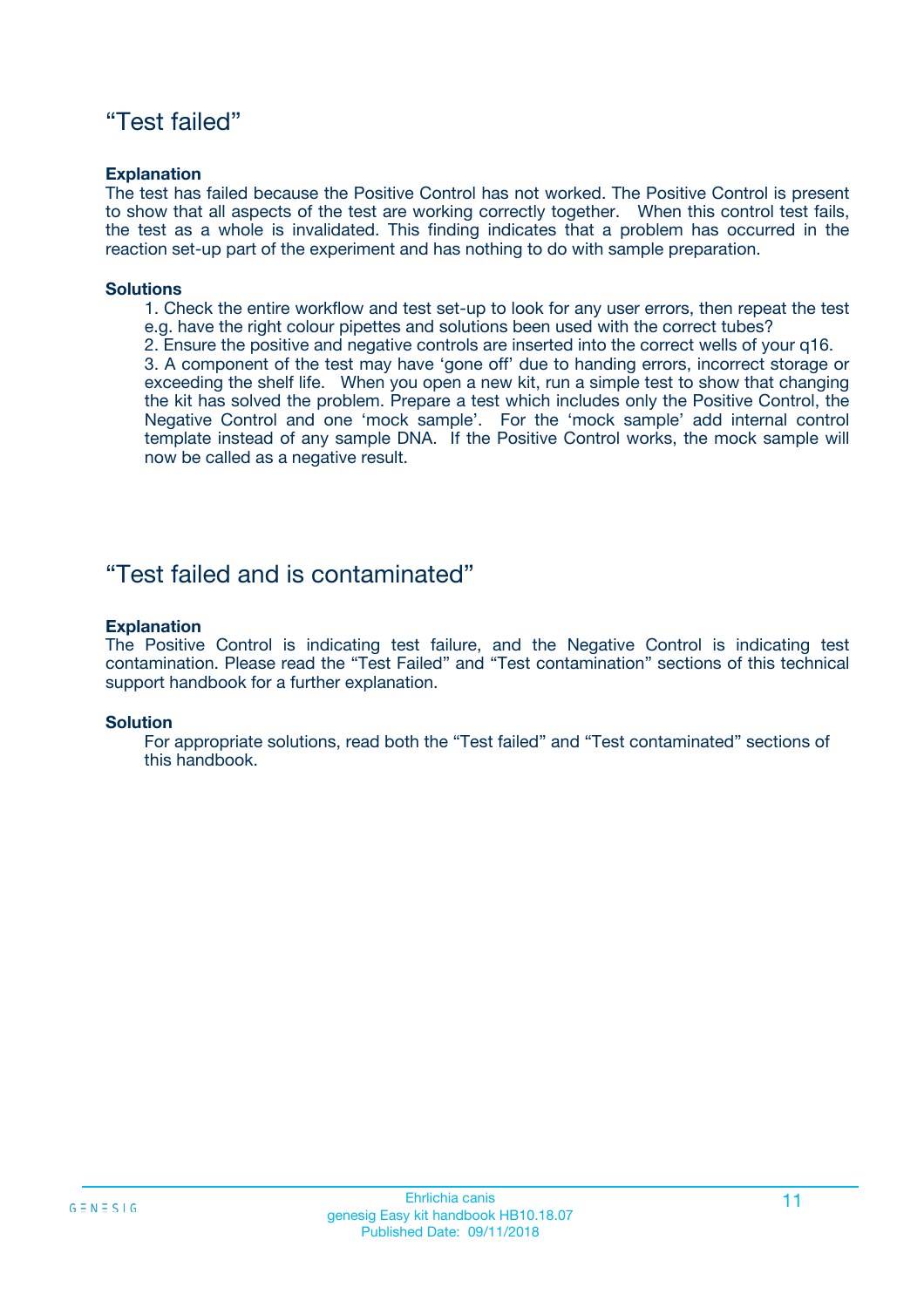## Ehrlichia canis

Ehrlichia canis is a small spherical intracellular bacterium with a single circular chromosome. This bacterium acts as a causative agent of Ehrlichiosis, a disease commonly affecting canine species. Canine ehrlichiosis is found worldwide but most prominent in South America, Asia and Africa.

Ehrlichia are transmitted by ticks including the Brown Dog Tick, Rhipicephalus sanguineus and the Lone Star Tick Amblyomma americanum. The primary vector of E. canis, the brown dog tick, transfers the pathogen between hosts during blood meals. Ticks become carriers of E. canis by feeding on an infected animal, if infected in the larval stage, the tick can retain the bacteria in the midgut and salivary glands and infect hosts during blood meals in both the nymph and adult stage of their life cycle. Due to the nature of this pathogens cell walls it is able to resist the immune response of the host by evading the hosts antibodies, E. canis penetrates the monocytes and macrophages of hosts and is capable of spreading throughout the lymphatic system. The disease can take a chronic form where bone marrow will fail to develop along with anaemia, leaving the animal susceptible to further infection.

Dogs with Ehrlichiosis can be asymptotic, however commonly present with fever, lethargy, depression, anorexia, and weight loss. Occasionally dogs may show symptoms of neurologic disease, vomiting, or diarrhea. Humans can become infected with Ehrlichiosis, but through a tick bite rather than through and infected dog. Common symptoms include fever, chills, headache and muscle aches.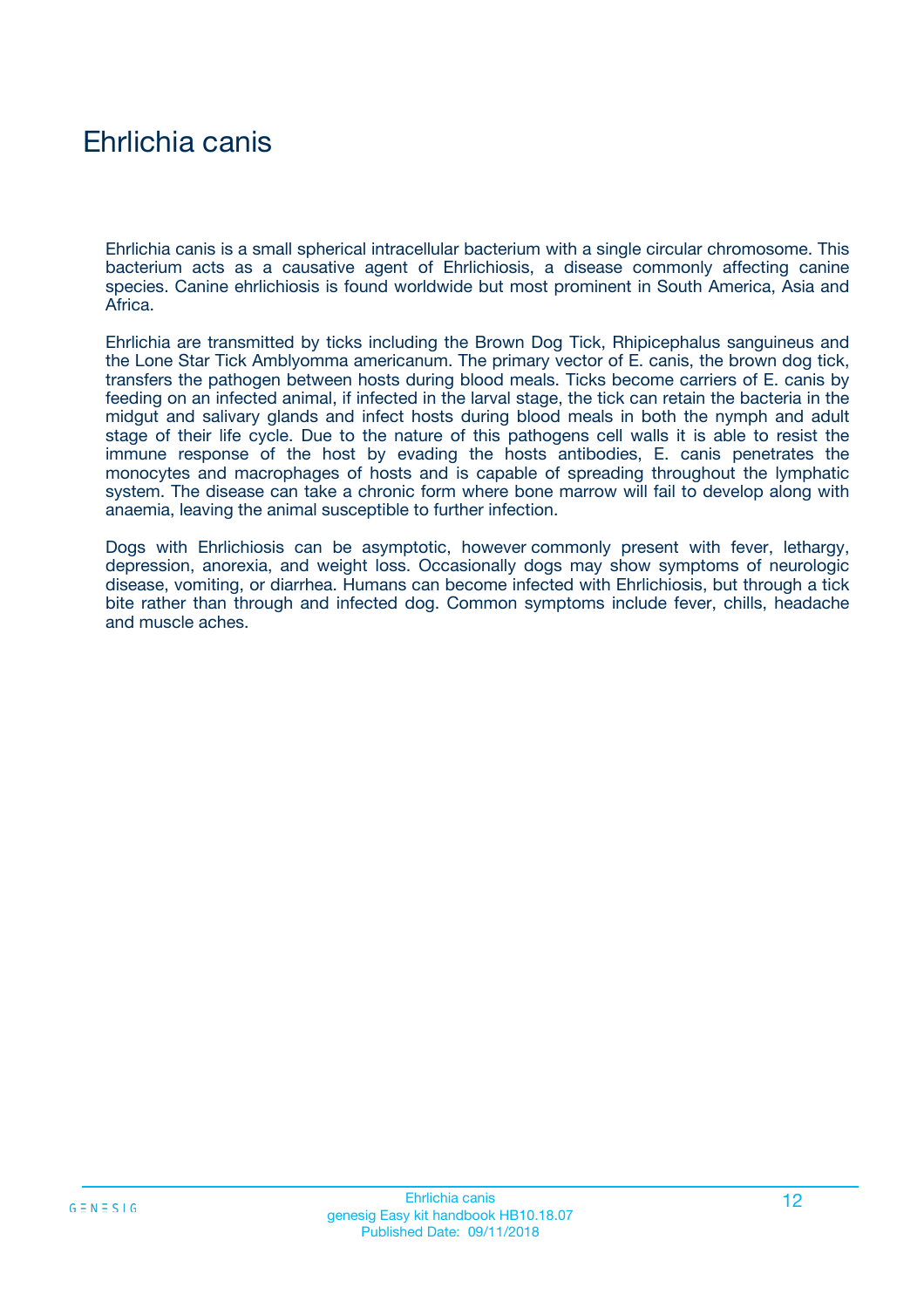## **Specificity**

The Primerdesign genesig Kit for Ehrlichia canis (E.canis) genomes is designed for the in vitro quantification of E.canis genomes. The kit is designed to have a broad detection profile. Specifically, the primers represent 100% homology with over 95% of the NCBI database reference sequences available at the time of design.

The dynamics of genetic variation means that new sequence information may become available after the initial design. Primerdesign periodically reviews the detection profiles of our kits and when required releases new versions.

If you require further information, or have a specific question about the detection profile of this kit then please send an e.mail to enquiry@primerdesign.co.uk and our bioinformatics team will answer your question.